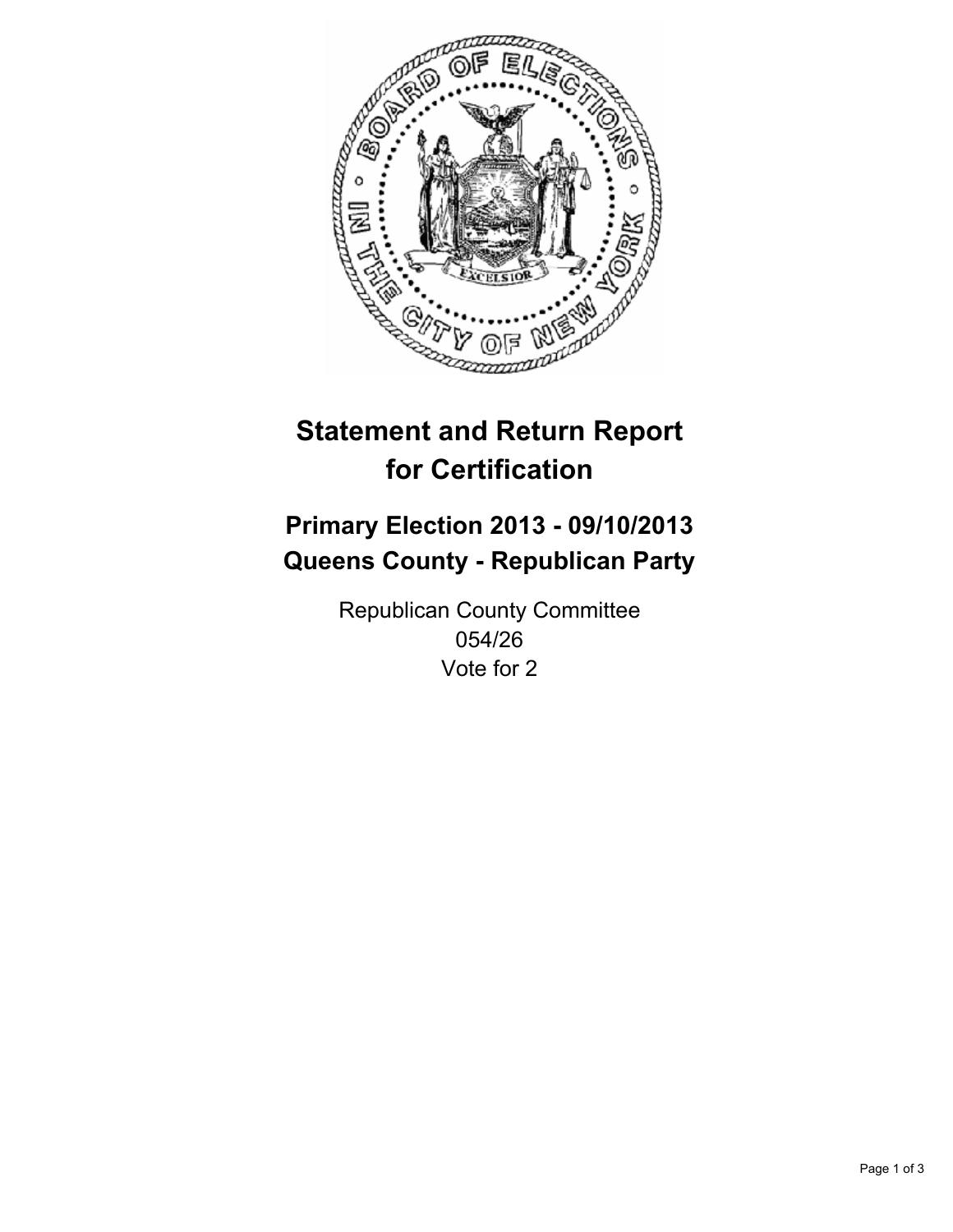

#### **Assembly District 26**

| <b>EMERGENCY</b>          | 0        |
|---------------------------|----------|
| ABSENTEE/MILITARY         | $\Omega$ |
| <b>FEDERAL</b>            | 0        |
| SPECIAL PRESIDENTIAL      | 0        |
| AFFIDAVIT                 | $\Omega$ |
| PETER T. BOUDOUVAS        | 14       |
| ANASTASIA T. BOUDOUVAS    | 6        |
| ELIZABETH MCDONNELL       | 13       |
| <b>DOMINICK SIMONELLI</b> | 4        |
| <b>Total Votes</b>        | 37       |